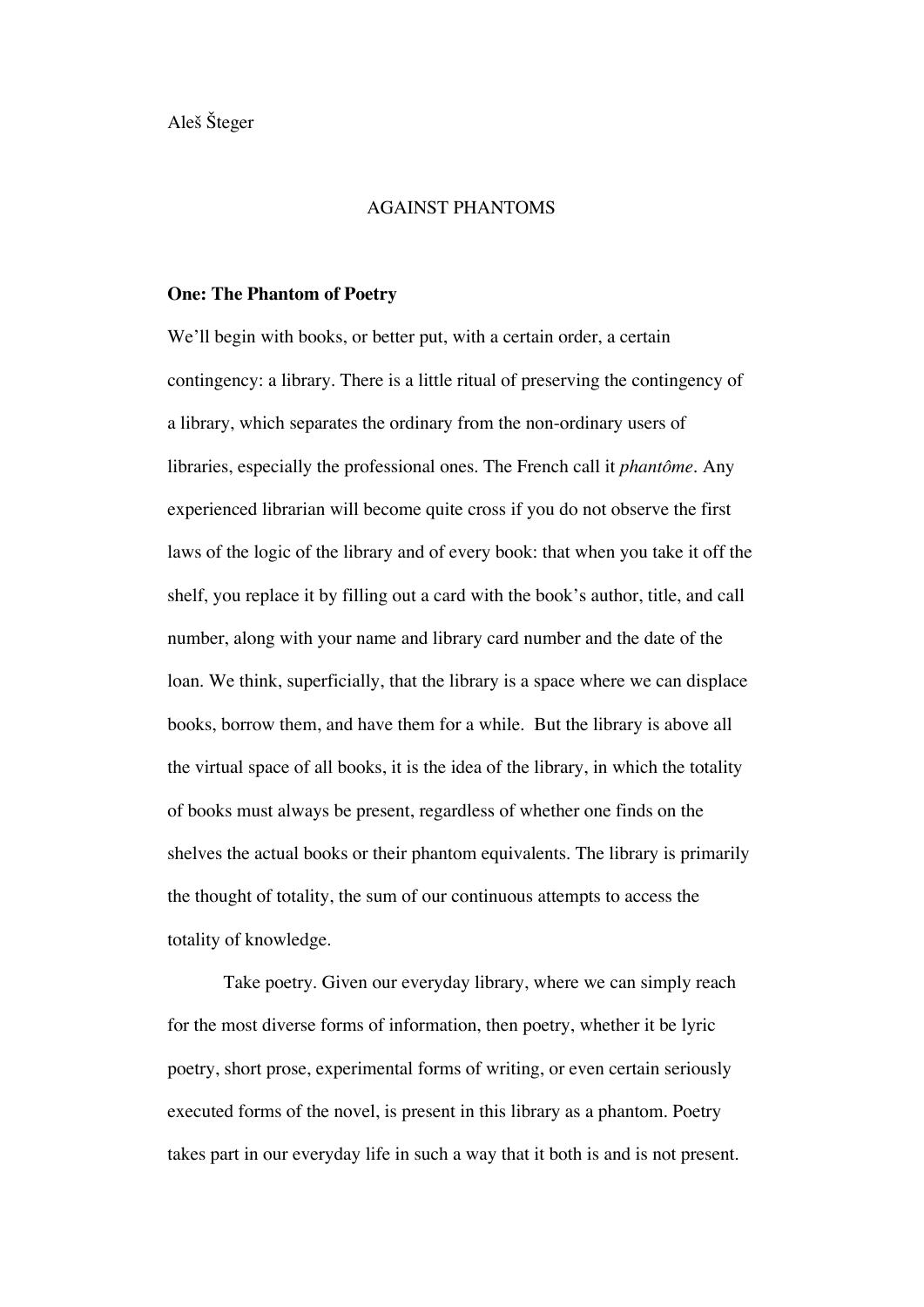Someone might say, as a joke perhaps, that the book that stands for poetry on our shelves has been checked out  $-$  by the experts, the literary scholars or the poets — and that is why it is not available in the library of our everyday lives as a source of information; that this is a crystallization of a situation that is not necessarily alarming, but is necessary to understand anyway. What, today, is the phantom of poetry, and what is its function?

#### **Two: Another Metaphor, This Time with a Rotten Egg**

When was the last time you played the game of rotten egg? Or to put it another way: When was the last time one of us was the rotten egg? In England they call the game *Duck Duck Goose*. They play it sitting in a circle; one of the players walks around and touches the heads of those seated. When its head is touched, the "duck," now known as "goose," has to stand up and catch the picker. If unsuccessful, he or she takes the picker's place.

In Slovenia, and I think this goes for most of Europe, we played — and still play — a slightly modified form of this game. It is not that someone has lost his or her place, or that somehow a signified is in search of a signifier. The rotten egg is in a way the signified since he sits in the middle of the circle, a laughingstock with all eyes on him, and waits to be exchanged. Not only does the player face the danger of losing her place in the circle, the game is exacerbated by the stigma attached to the one sitting in the middle of it. The German name for the game, *Plumpsack*, is a literal metaphor for the contagious infertility that marks the "rotten egg." Whoever ends up the *plumper Sack* in the middle of the circle is forever excluded from the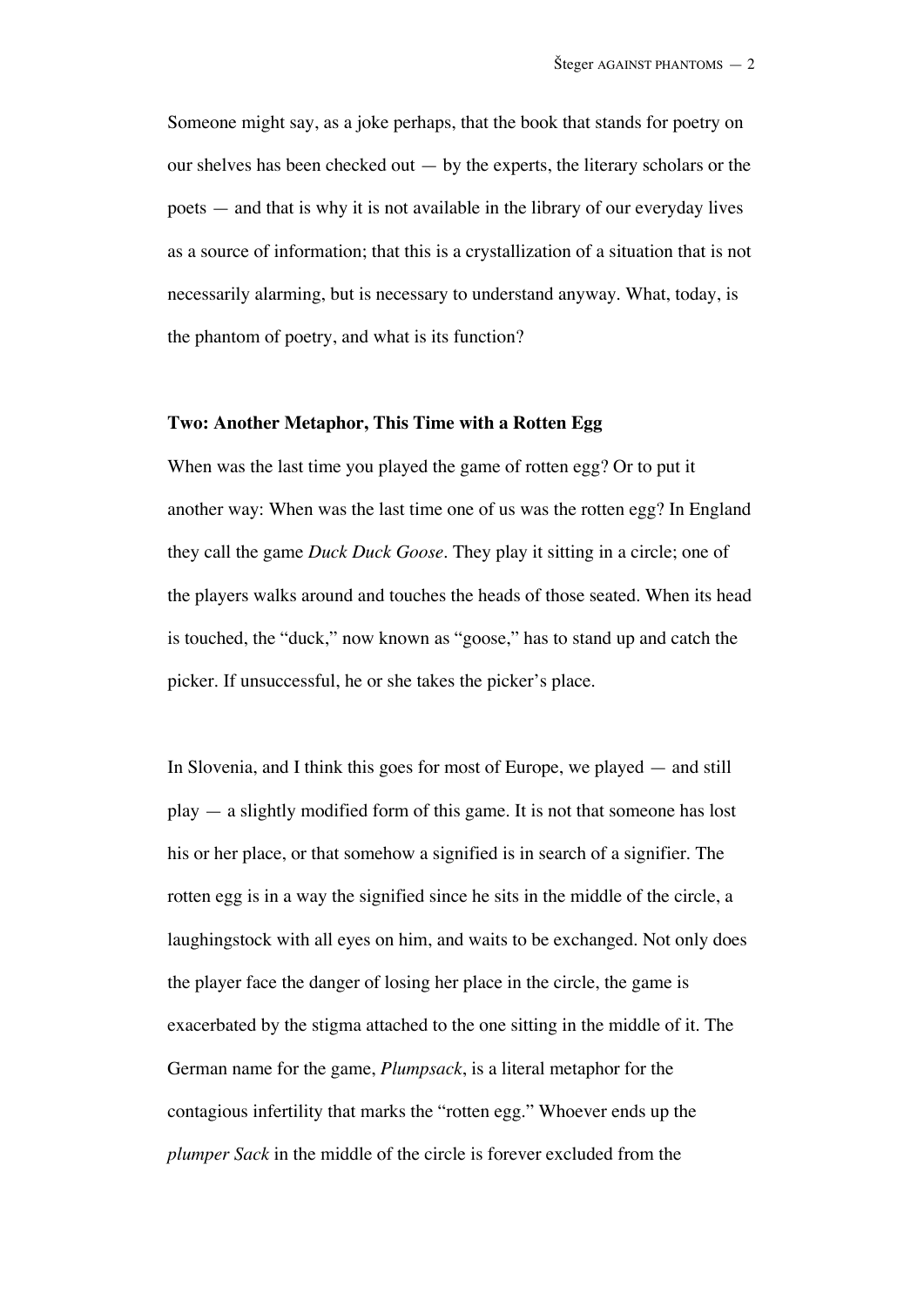community inasmuch as he or she will have no descendants. The rotten egg is the one who, while alive, is all rotten inside and, for as long as the game lasts, sentenced to extinction.

Rotten egg is like the game played by the machinery of arts and culture and of cultural policy. Both are based on constant permutations within the same range of positions. The constant danger of someone switching the position of your signifier is what maintains the tension between the players. Currently, the position of the rotten egg is occupied by the medium of poetry. We still hear echoes of the voices of Celan and Brecht, Eliot and Auden, Char and Skácel, Zajc and Mandelshtam, and yet we no longer feel that the medium of poetry as such can still operate on the same substantial niveau on which it functioned until recently — until yesterday, according to some. We shall see.

# **Three: Žižek and Dahl**

In his recently published book *Living in the End Times*, Slavoj Žižek makes

the following statement:

-

[In post-Yugoslavia] ethnic cleansing was prepared for by the poets' dangerous dreams. True, Milošević 'manipulated' national passions – but it was the poets who delivered him the material which lent itself to manipulation. They – the sincere poets, not the corrupted politicians – were the origin of it all, when, back in the 1970s and early '80s, they started to sow the seed of aggressive nationalism not only in Serbia, but also in other ex-Yugoslav republics. Instead of the industrial-military complex, we in post-Yugoslavia had the *poetico-military* complex, personified by the twin figures of Radovan Karadžić and Ratko Mladić. 1

<sup>&</sup>lt;sup>1</sup> Slavoj Žižek, *Living in the End Times* (London and New York: Verso, 2010), 95.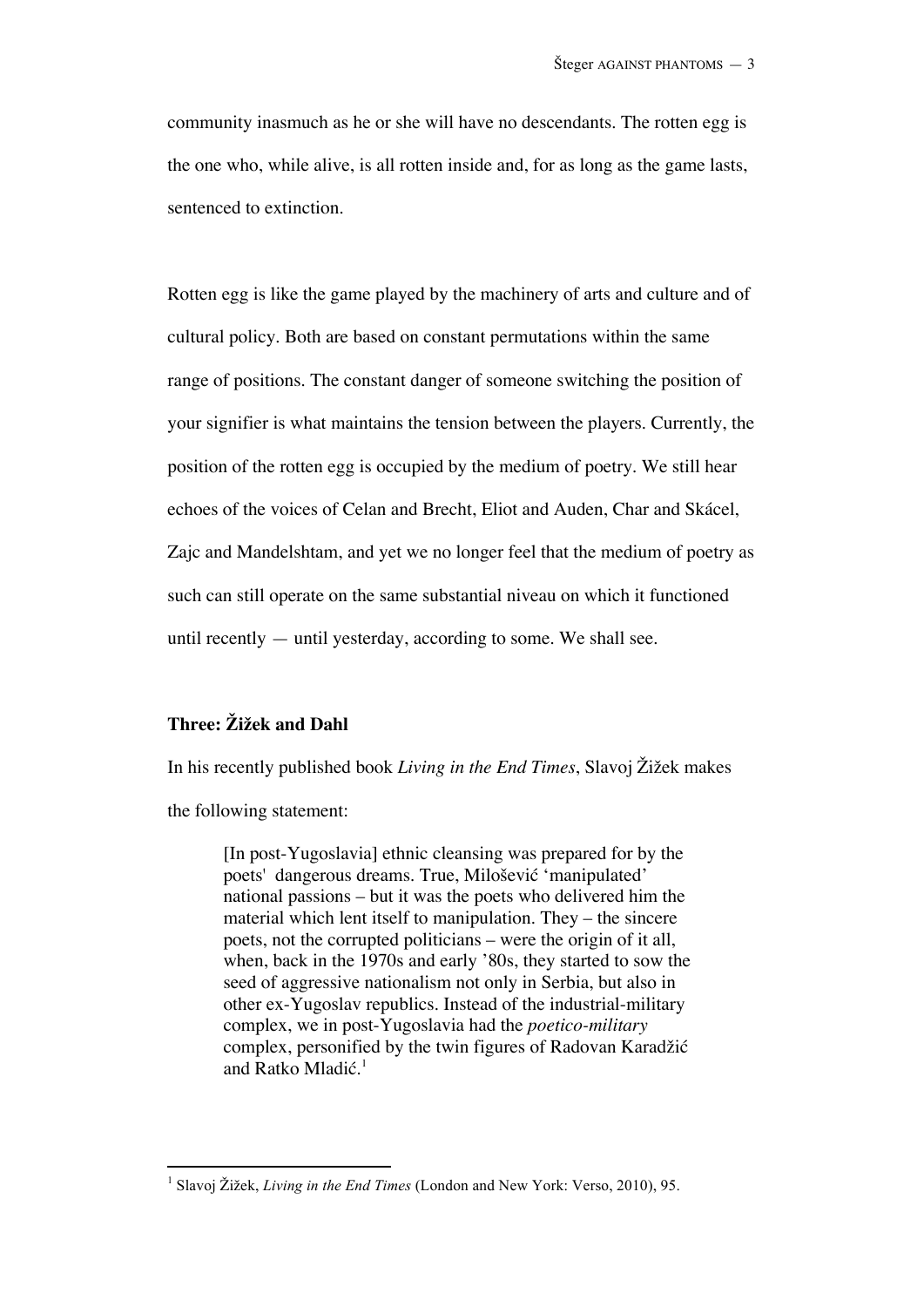Of course, to follow this logic, one could also safely argue that the three totalitarian slaughterhouses of the twentieth century — Hitler's Nazism, Stalin's Communism, and Mao Tse Tung's Maoism — were ultimately the products of poetry, or at least of artistic imaginaries, since two of their creators were poets and one a painter. But does not Žižek's interpretation of Karadžić as a psychopathic nationalist poet gainsay the fact that the architect of Serbian nationalist policy in Bosnia and Herzegovina was a trained and practicing psychiatrist with a lively interested in psychoanalysis (which allows us to speculate on the possible influence on Karadžić of reading Lacan)?. But of course that would entirely miss the point of such antics. If Žižek has taught us anything, it is that it is not productive to contradict Žižek on Žižek's terms. For Žižek it is necessary to read *with* Žižek. A declaration in Roald Dahl's *The Twits* serves as an example of this kind of strict reading of Žižek. This children's book presents an extremely wicked elderly couple, sadistic tamers of animals from the circus. The two old people have a cage in which they force four monkeys to constantly stand on their heads. One time, however, they go away, and the monkeys escape and seek revenge. In secret, they glue all the rugs, furniture, inventory, pictures, and everything else, to the ceiling. When the old couple return, they are shocked to find their entire home turned upside down. It starts to turn them upside down as well; they no longer believe their eyes and the only way for them to stop the vertigo is to stand on their own heads. Don't certain texts of Žižek's resist building a consistent conceptual system, and instead describe a particular subversively associative field, a field punctuated with aha-moments, that in the inward contradictoriness, fluidity, speed, diffuseness, and dynamism of its linguistic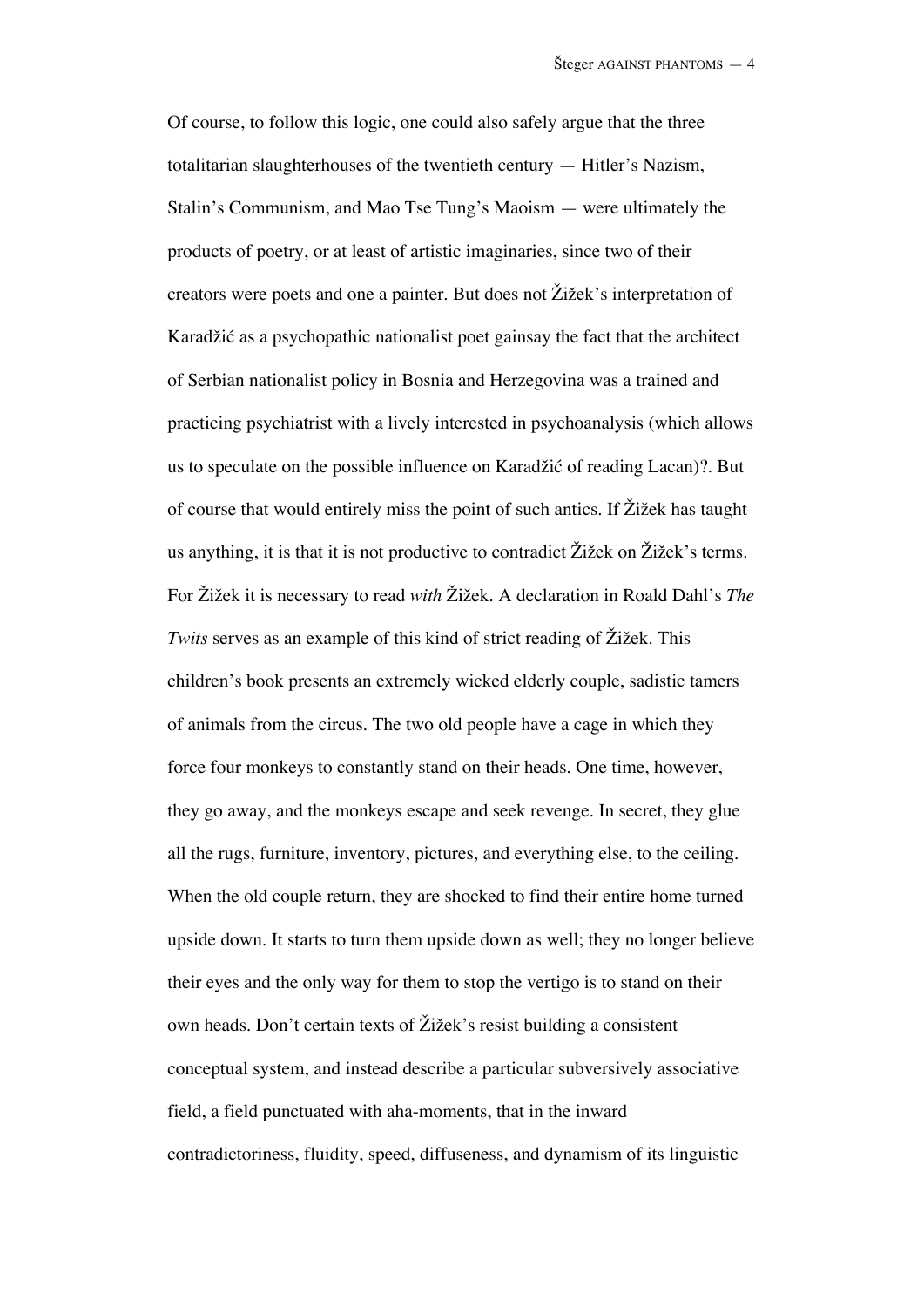workings resembles certain features of modern poetry? I would not call Žižek a poet, but I nonetheless think that his way of writing owes a great deal to poetry, which, on his view, was the source of all evil in the Balkans in recent decades.

Hannah Arendt's pioneering work in the last century has gone a long way to providing the complex analysis necessary for unmasking the banal image of evil. I do not think one can take a shortcut here or simplify this complexity with statements like Žižek's. Admittedly, there were poets involved in mass murder on all sides of the former Yugoslavia; there were poets among those who incited nationalism, among those who actively administered the political and military instruments of evil; and of course there were a great number (if not incomparably greater) of those on the other side, too. The countries of the former Yugoslavia are full of émigré poets; poets who in their texts and actions resisted nationalism, war, and tragedy; poets who actively helped those who needed it; and, not least, the graves of poets who died as victims. To attribute blame for the bloodiest events on European soil since the end of the second world war to the imaginative potential of unnamed poetic texts, and through it to a specific guild, may be an effective rhetorical device for poorly informed readers, but on closer inspection it is simply a frivolous statement that ignores the complex events of that time, processes that began developing long before the nineteen-seventies, and above all ignores the particular Yugoslav experiment, that is, the failure to create a new Yugoslav-Titoist nation and Yugoslav national identity.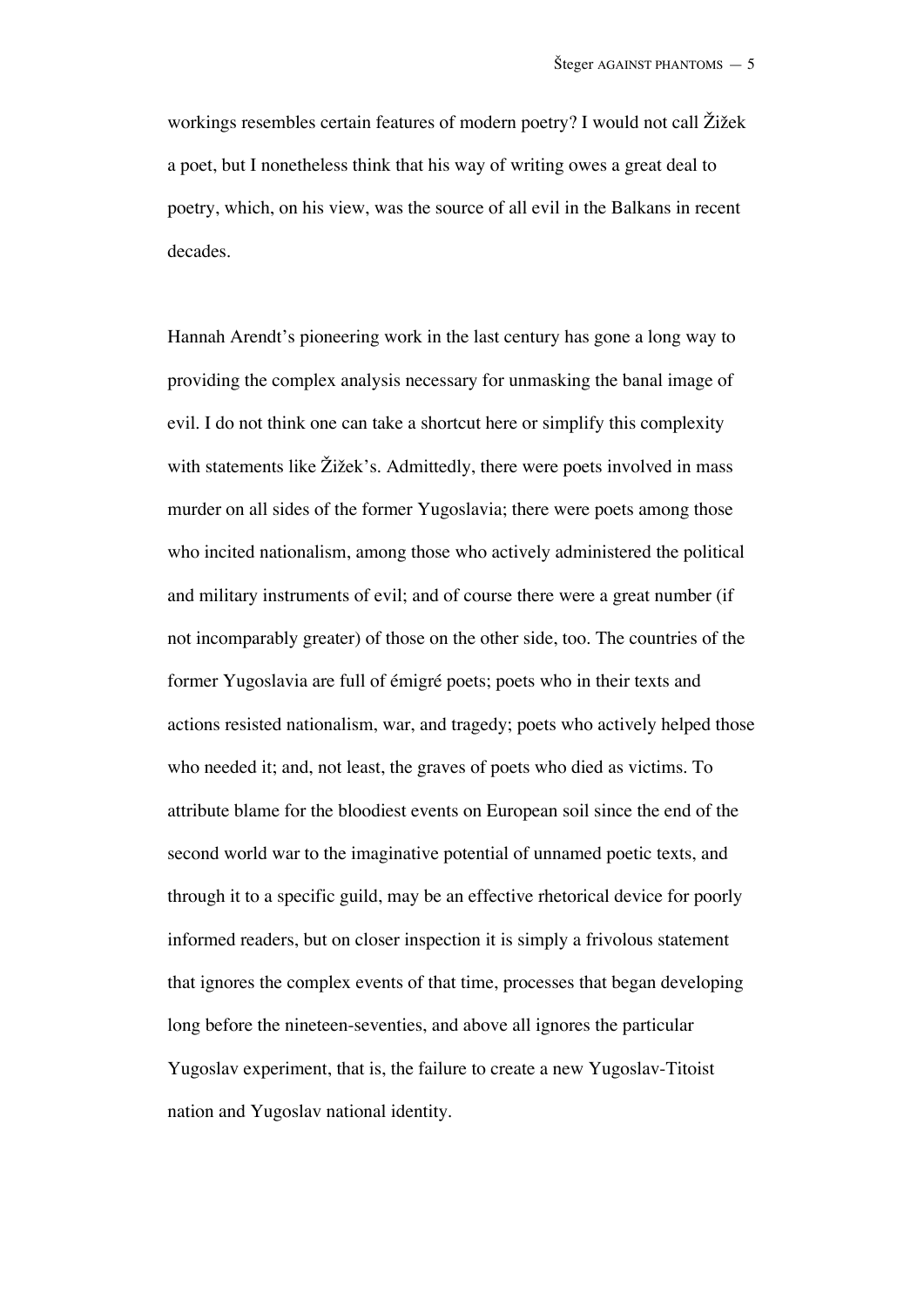#### **Four: The Absolute Negativity of the National**

The thesis that the poets are guilty for the collapse of Yugoslavia did not originate with Žižek. The idea is not his; we have encountered it time and again over the past several decades. At the same time, in the case of Slovenia, we find another, converse, affirmative thesis, namely, that the poets are the priests of language, and that the country was established over the course of centuries thanks to this so-called national substance.

Žižek sees himself as following Plato in expelling the poets from the state. On Žižek's account, poets are *sui generis* nationalist agitators. Which begs two questions: whether the poet's vocation now, at the beginning of the twentyfirst century, attracts only nationalist fanatics following their Romantic role models in cobbling together verses; or whether the medium of poetry, as the language use most attuned to a given language's particularities, is automatically imbued with nationalist tendencies? In both cases the conclusion is clear: it is best to keep poetry outside the boundaries of the state, and to banish the poets, thus establishing the possibility of a "better," or at any rate less "problematic," less "imperiled," and possibly a more "pure" society. The rotten egg of poetry must be preserved as it is: contagious, barren, phantom-like, and permanently on loan from the great library of our modernity. For this reason, the Slovenian philosophers who work in the field of theoretical psychoanalysis turn to texts by non-Slovenian authors. The set ranges from Shakespeare through Poe, and ends chronologically in 1924, the year of Kafka's death. That is the year when the rot begins to migrate into the egg of poetry and when interpretive experiments begin potentially to infect the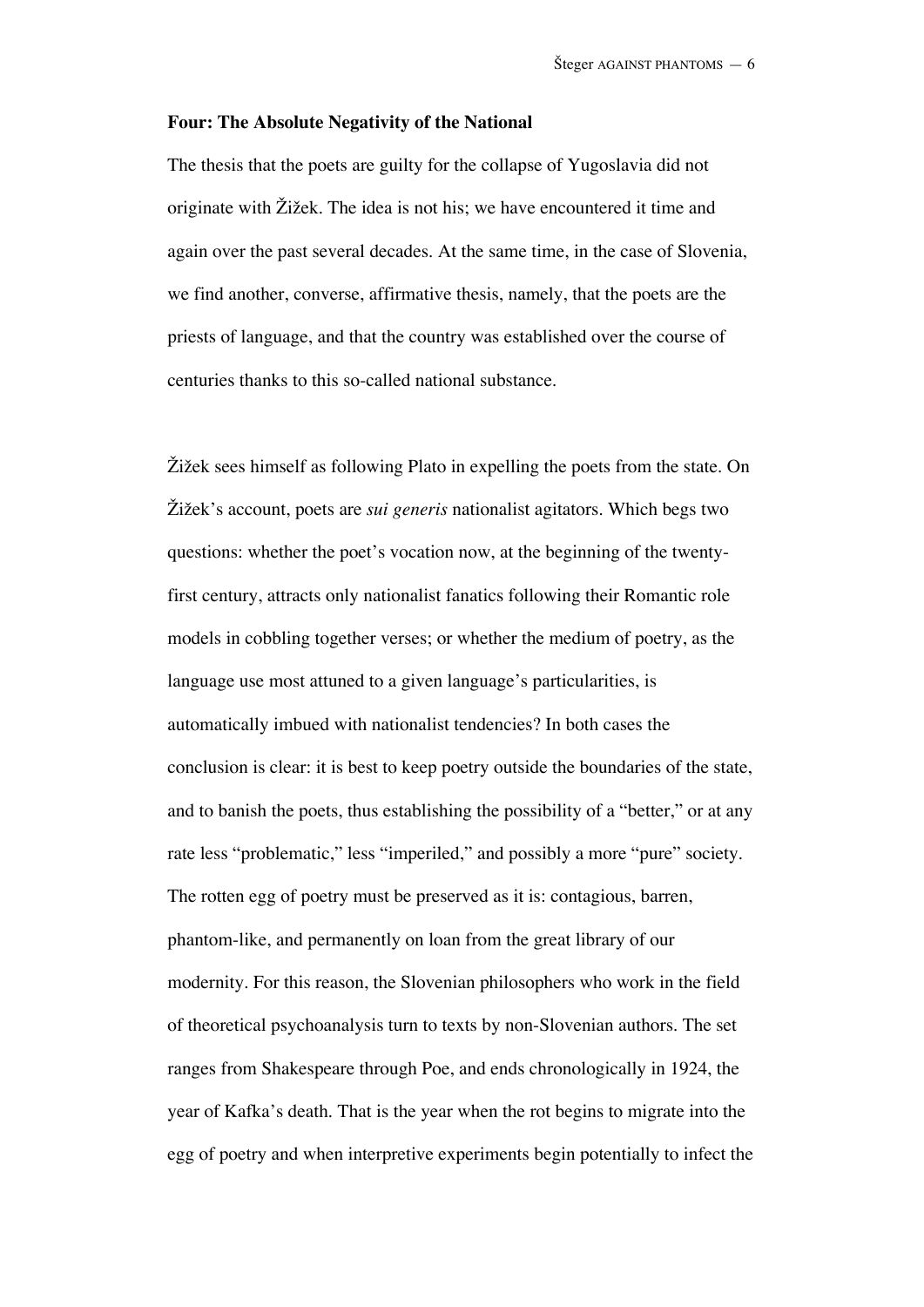interpreter with the disease transmitted by modern poetry, namely, the disease of incendiary nationalism. The point is: in terms of excluding modern poetry from the field of contemporary knowledge, Žižek's thesis about the responsibility of poetry for Balkan nationalist extremism will continue to be so obviously tendentious, and perfect for the Eurocrats, for whom nationalism is the worst of all evils.

#### **Five: From Yugoslavia to the EU**

Why Yugoslavia again? Because of a family resemblance to that multicultural, multi-ethnic, and multi-confessional secular state formation with its strong centralist tendencies and common currency, army, and foreign policy. Irregardless of its communist system, Yugoslavia is comparable to the EU in many ways, from the point of view that the EU has sought to develop over the past several years, especially since the ratification of the Lisbon Treaty. For us this is important primarily because Yugoslavia was a federated state created out of autonomous republics, with three official languages and even more officially recognized languages of minorities — hence there were a number of problems in implementing consistent language policies. Kosovo, which was subject to the greatest cultural and linguistic oppression, has become a key problem in the entire region, a problem that the EU and international community have tried to solve by creating new nation-states — despite the fact that their internal policies are expressly anti-nationalist. But has the EU learned anything from the textbook example of Yugoslavia? On first glance, it looks like it has not. Proactive linguistic and cultural policies are not an issue for the EU, with the exception of the admirable megatranslation machine with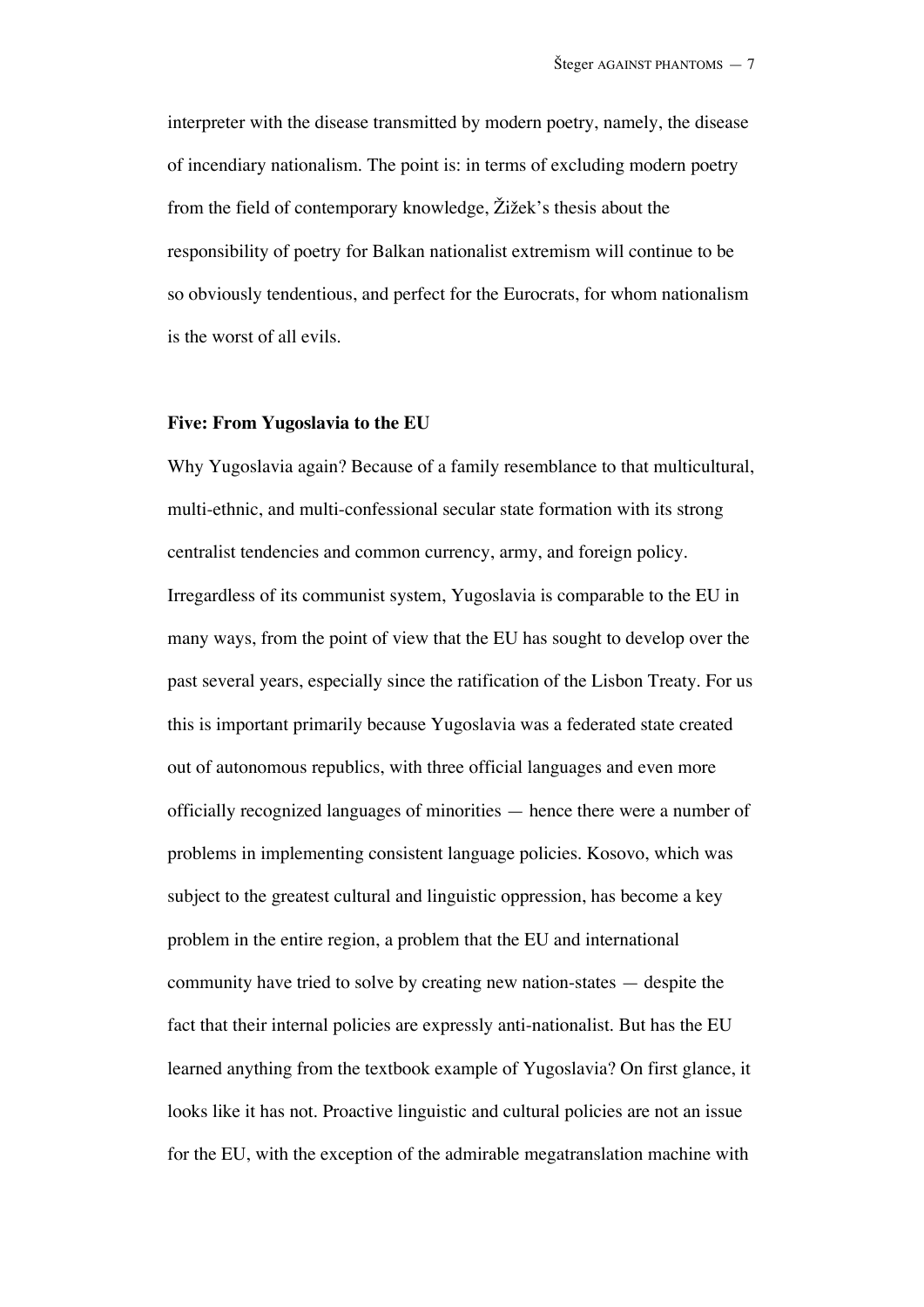which the EU has established a platform for the equal and fair communication and exchange of information between citizens in all the languages of its members. From Maastricht in 1992 to today, cultural policy has been a decorative appendage to EU policy, and literature the appendage of an appendage.

# **Six: Europe Without Poetry**

Europe, which was founded on the free movement of people and capital, resists taking an active role in promoting the freedom of movement of poems. Subsidy programs for promoting translation from EU languages are not sufficient. The idea that "whatever works," which we have seen in the European Commission's guidelines in the field of culture, is not enough. We need a different, more targeted, and considered approach. When Europe has grown up, it will also have a European poetry, or at least a field of poetic practice that one will be able to refer to as specifically European.

Broad literary phenomena cannot be established without intertextual relatedness. National literatures are always ideologically generated abstractions with limited points of contact; they run parallel to the production of new texts, but they attempt to operate on an abstract level, the level of the concept, of the network. Specific poems, however, are in fact generated as points; they cover a comparatively small spectrum, and they are satisfied with failing to satisfy the needs of any coherent ideology. For me, there are two contexts here, at least for the time being. First, there is the context of the language I write in. I understand this not as a national context, but as a local,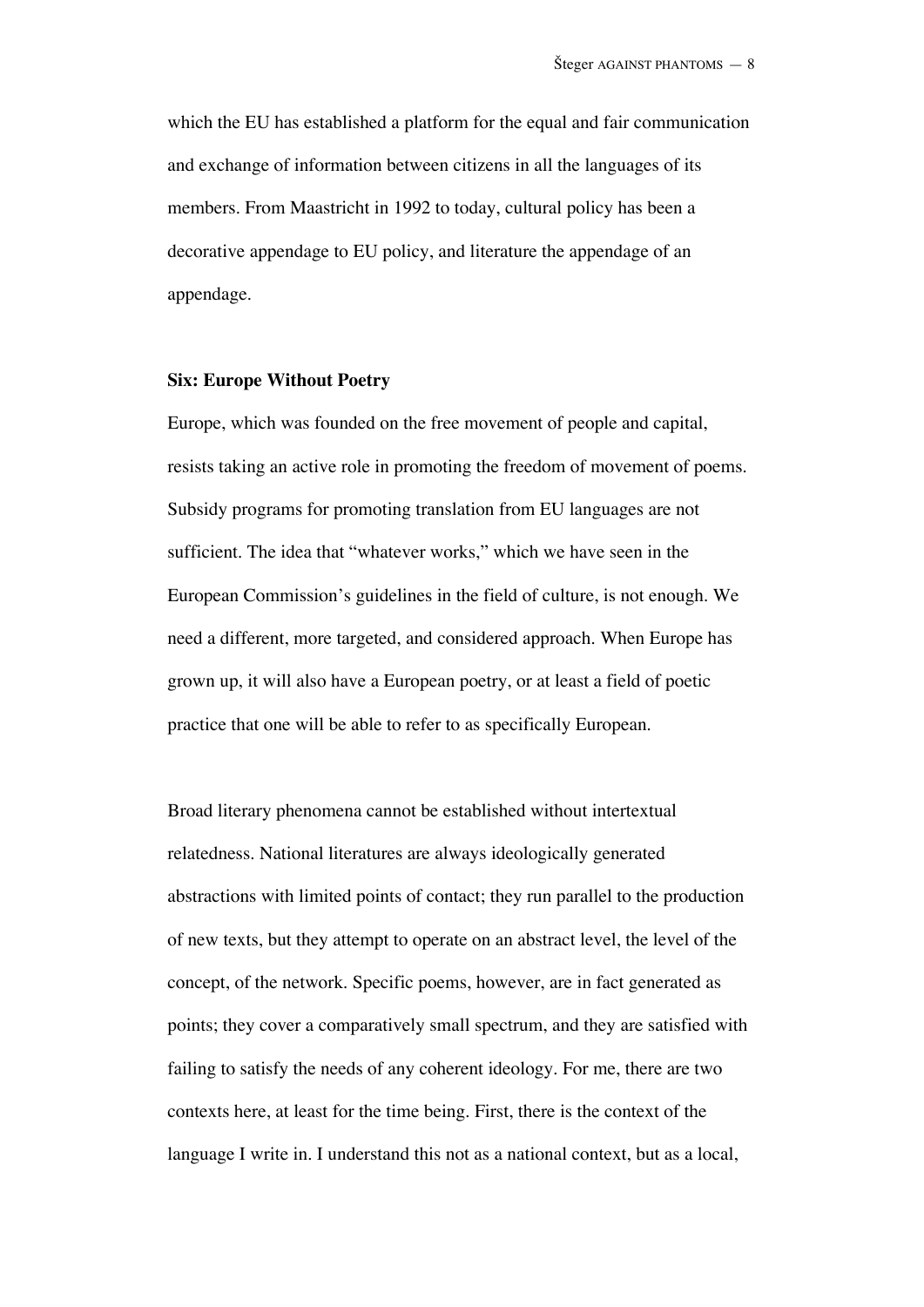even private or intimate, one. Second, there is the amorphous, global context, which is not European, nor Euro-American, but based on a spatial, linguistic, and at times quite diffuse set of texts with which I conduct, in my works, a quiet dialogue. The question is: can my local poetic context interest anyone aside from members of my own local community? And if so, can this interest be specifically European, and not exclusively global (in the way that I find myself interested in contemporary poetry from Hong Kong, Tasmania, or Turkey, for instance)? But then, do we really need anything to serve as the basis for the catchword "European poetry"?

I do not think there is a zero-degree collective European narrative that could serve to generate a particular Euro-poetics. Nor a point toward which one might gravitate, or that one might resist, together with other authors. Aha, you say, we have yet another one of those from the East, rebelling against the reigning ideologies they were breast-fed on. Of course, I reply, it's nice if we agree, but if we don't  $-$  is there anything besides our disagreement that connects us? Can you imagine a football match where a referee's controversial decision doesn't solicit catcalls, or a government's decision to raise taxes that doesn't meet with mass disapproval? Why should we assume that the increased mobility of European authors, grants for literary translations, and all the hard work  $-$  since the division of responsibilities, as far as culture goes, between Europe and individual nations, has had no effect — will lead to something that, while it may not be a European poetics, is at least a sign to the rest of the world that all of a sudden something interesting is happening in European literatures? That in Europe there is the excitement and interest that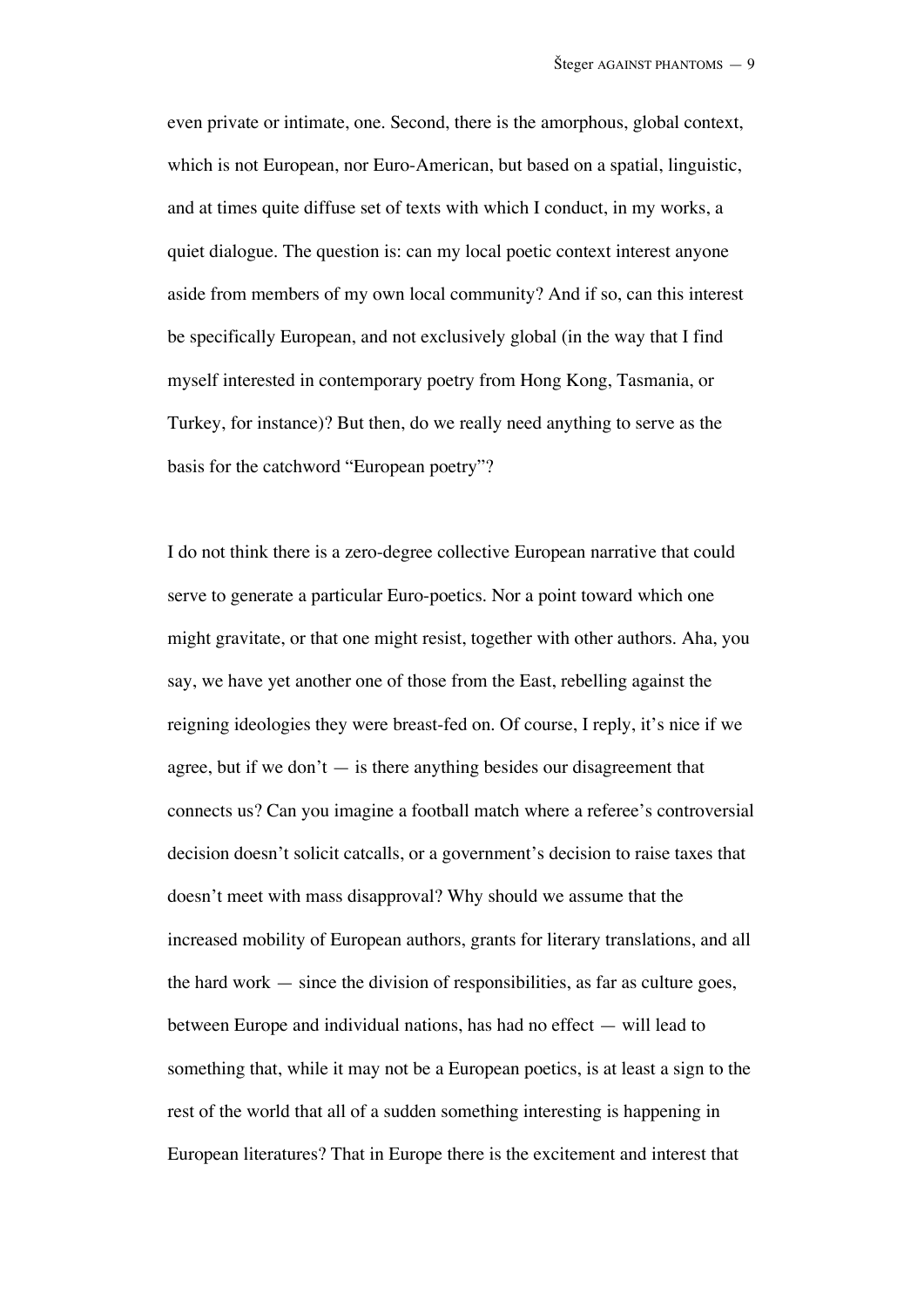would be the prerequisite for the formation of a meta-level that has never before existed? I don't know how many tons of ideology would be necessary to establish such a meta-level, but we would definitely need at least a field or a context in which the rotten egg of poetry can liberate itself, shake off its inferior position, pull out from the circle and continue playing its game on another level, with different rules.

#### **Seven: Journeying with Paris**

The destabilization and dwindling social position of poetry have repeatedly been subject to correction through the laudable efforts of organizers of literary festivals, websites, literary journals on the verge of collapse, subsidy programs, and the sympathy of donors, with the respirators that have kept boutique publishing houses of poetry and other non-commercial literature alive. Despite a certain liveliness in this area, I think that it functions primarily as a cosmetic correction and not at all as a systematic undertaking.

The problem is deeper and has to do with the mentality of people who oversee our European everyday life. For almost a century, poetry has sought to redefine its role in society, its internal moorings in the community, and its function in creating bonds in social communication. By its nature it is limited to addressing smaller communities and only by means of a complex pseudohermeneutic apparatus does it gain access to a broader readership in foreign languages. There seems to be an unwritten law that the smallest and most compact basic particles of information, which in my opinion is poetry, travel the slowest. Often it is preserved only by way of a phantom presence, like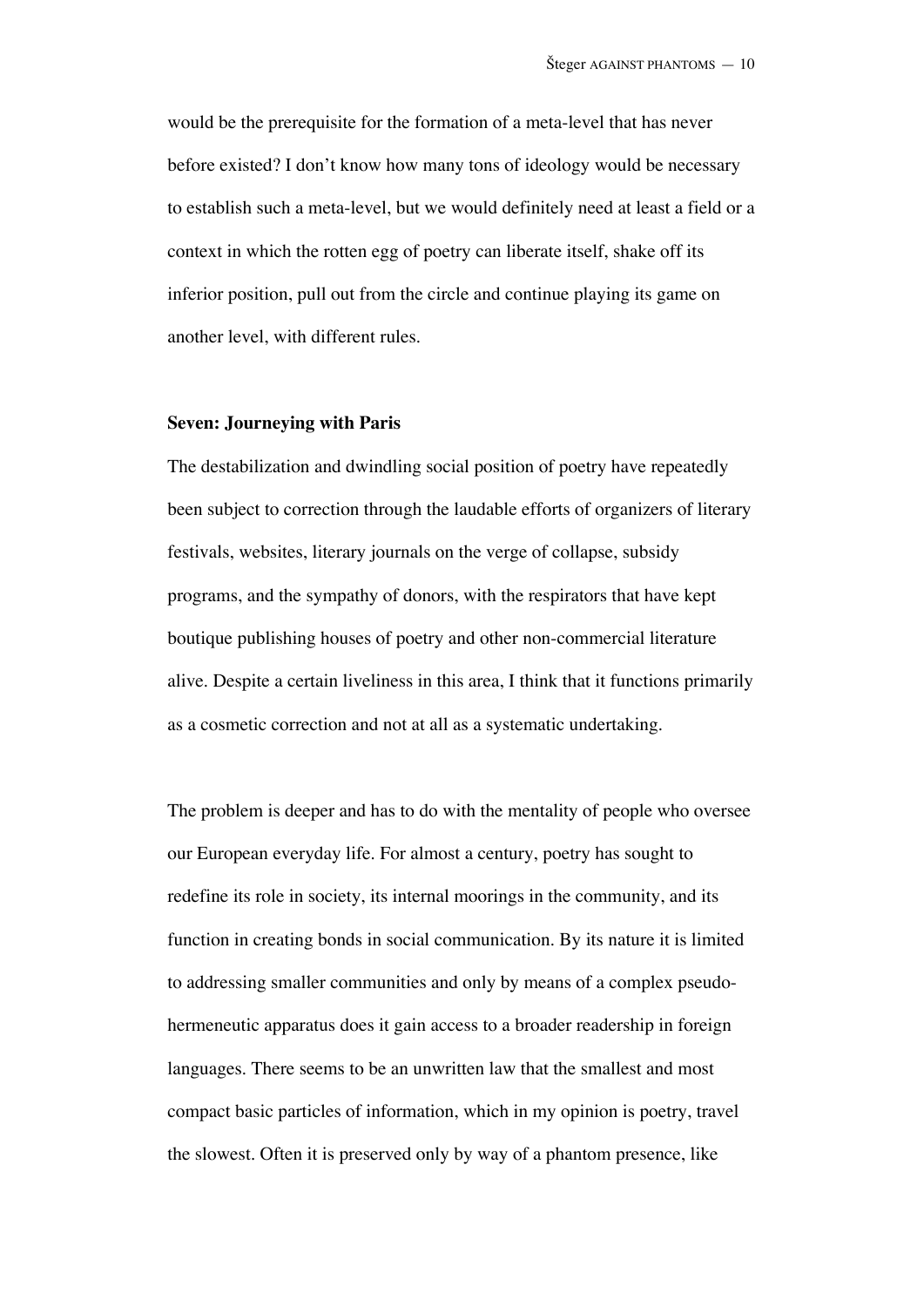those slips of paper that maintain the integrity of libraries, even if certain key books have already been expunged for decades, sometimes even longer, from any broader consciousness.

I love those medieval *mappae mundi* where the world is not represented to the proper scale and where schematism and symbolism predominate, as opposed to the exact cartography of later maps, which are based on Ptolemaic projection, precise measurement, and mathematical calculation. One of those early cartographers, Matthew Paris, in 1250 drew a map of the then-known world. It extended from the monastery of St. Albans, in England, where he lived, to Jerusalem; and it included cities through which one would have to travel on the way to the Holy Land. Such was the Europe of the time, which is geographically similar to the opinion-makers' Europe of our own. On Paris's projection of the known world there are no relative distances between cities, or to be more precise, the distances between all the cities are entirely equal, short, and insignificance. Instead, the intermediate territories between one city and the next on the road are referred to with the same word: *journée*. A journey is the only thing that exists between cities. I think that the task of our common endeavors must be to move in this direction. Aside from precise cartography and the exceptional care given to maintaining Europe's material channels of communication (think of how much money the EU allocates each year to investment projects in infrastructure, roads, railways, airports, communication networks...), we need to work together in order to get to know each other through the *journée* between cities, between countries, between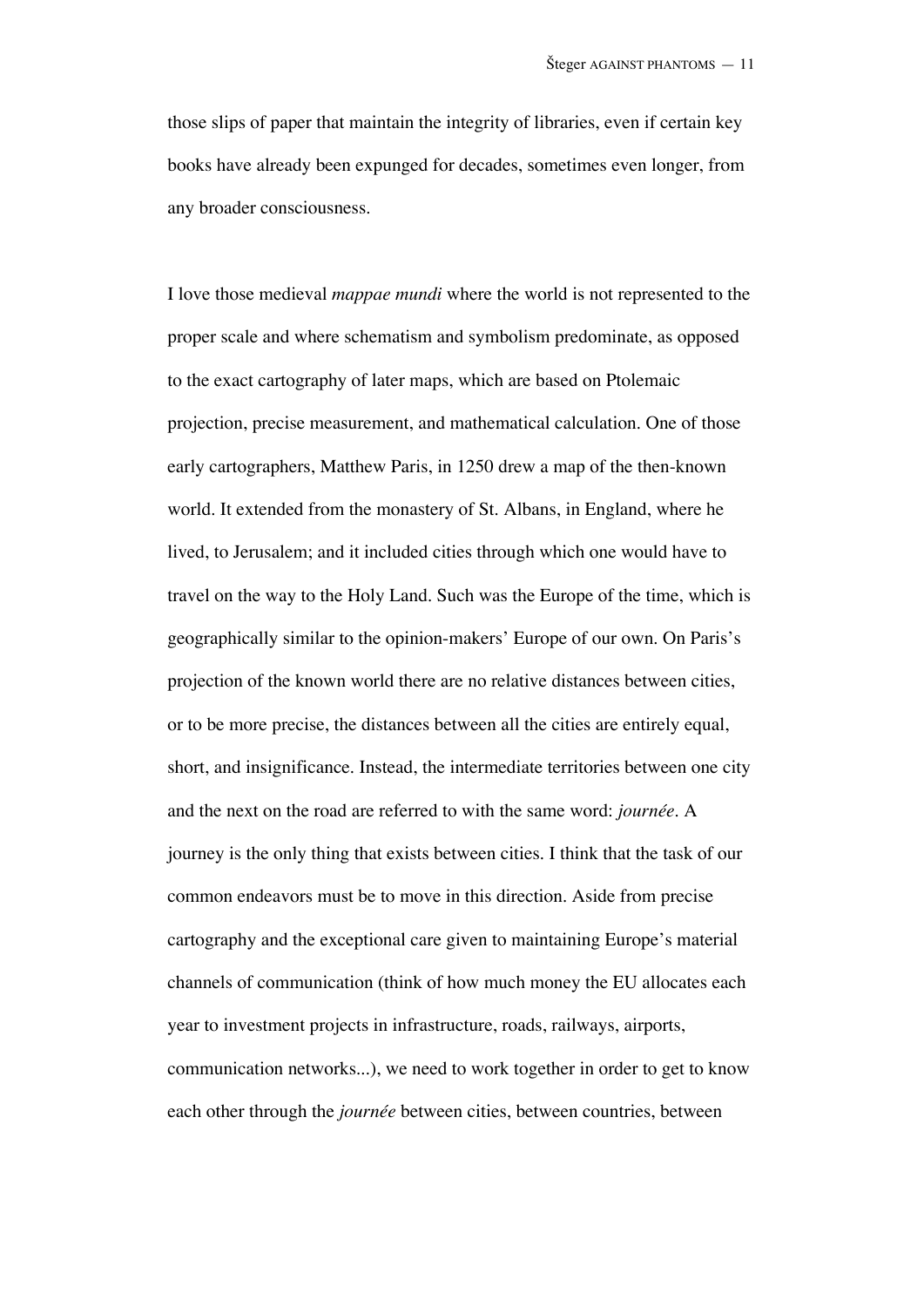languages, between cultures. And I think this is the most economical answer to the challenge, with poetry as the medium of that experience.

Everyone understands that the mechanism for establishing a platform for poetry that would not be bound to a single language cannot be bargained for, but must take place on the level of collective knowledge —the knowledge that poetry transmits information that is relevant and can contribute to our understanding of processes within society, especially of the position of individuals in it.

Until it is self-evident that any intellectual who believes him or herself to be European knows poems from at least a dozen living European poets who write in languages other than that intellectual's mother tongue, then something like a European poetry will not exist, but only national poetic traditions, written more or less in isolation, in a region that, when it comes to agricultural or environmental or economic policies, is called Europe.

### **Eight: Editorial with an Activist's Appeal for a Solution**

The writing and reading of literature are both very simple matters: books are made of words, and words are made, above all, of style. As soon as we start to think about these books of words, of style, a problem appears: from where and for whom are they written. what context do they create, where do they situate themselves, and what plural phenomenon — with its attendant sociology, media orchestration, and infrastructural machinery — do they manifest? Writing books is not the problem. As far as that goes, everything is (almost)